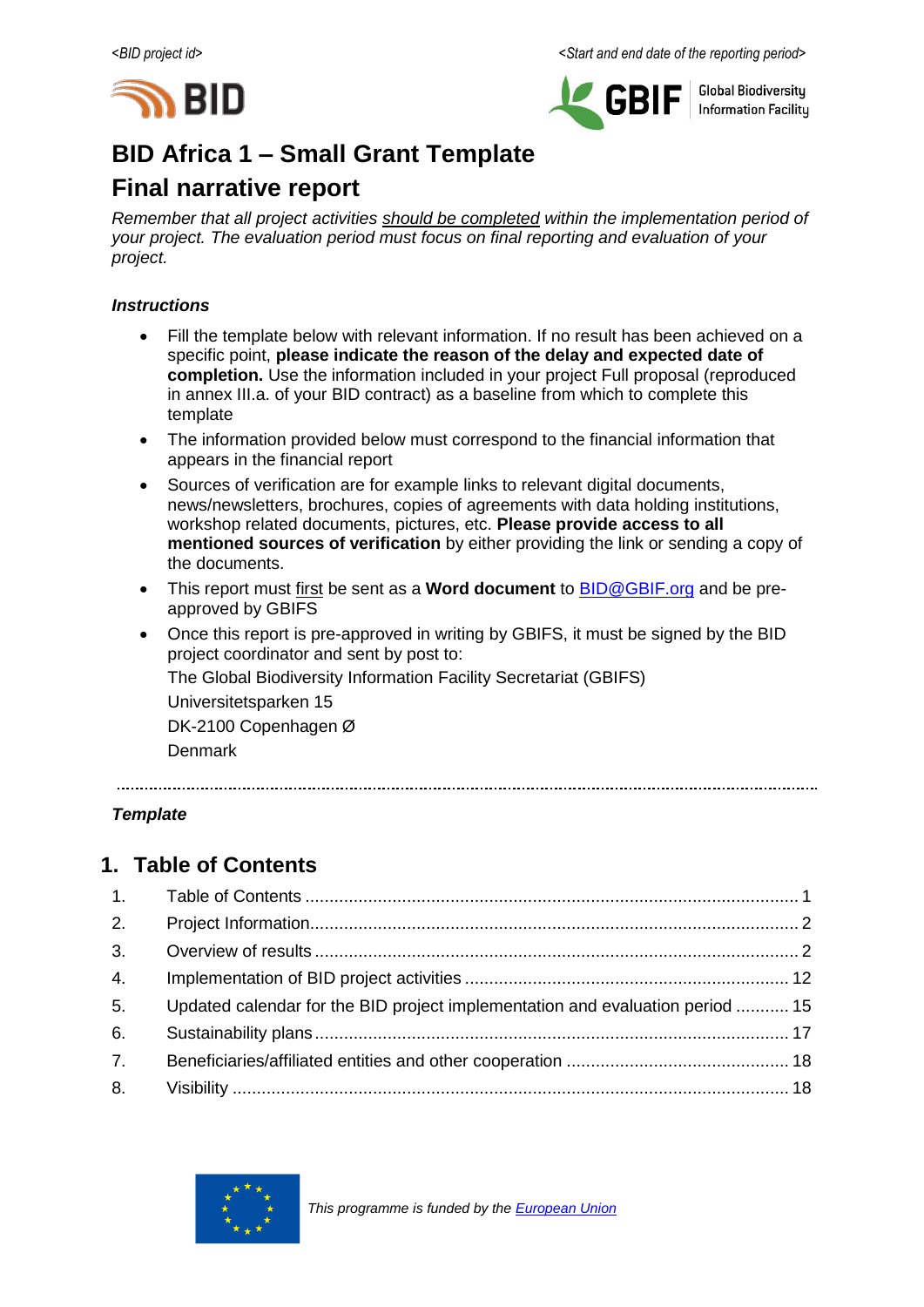



# <span id="page-1-0"></span>**2. Project Information**

**2.1.Principal investigator and grant coordinator: Institution/network/agency name:**

Laboratory of Forest Sciences/Faculty of Agricultural Sciences/University of Abomey-Calavi

# **2.2.Principal investigator name and role:**

GANGNIBO Nounagnon Charles, Professor of Forestry

**2.3.BID proposal identifier:**

BID-AF2015-0044-SMA

### **2.4.Project title:**

Gathering of biodiversity data on bird species for their sustainable management in Benin

# **2.5.Start date and end date of the reporting period:**

From 06/06/16 to 05/05/17

**2.6.Country(ies) in which the activities take place:**

Benin

# <span id="page-1-1"></span>**3. Overview of results**

### **3.1.Executive summary**

*Give a short summary of the activities implemented and the outcomes of the project for the whole implementation period (no more than 500 words maximum).*

The project aims at contributing to the conservation of bird species in Benin through the enhancement of data availability on these species. In the framework of the project, many activities were implemented from June 2016 to May 2017. Among these activities are: the organization of workshop on data digitizing, cleaning and publishing of biodiversity data; the training on ecological niches modelling; the digitizing, cleaning and publishing occurrences of bird species found in Benin; the ecological niches modelling of two threatened bird species. During the implementing of the project activities, there was a good collaboration with other projects: BID individual projects, BID regional and national projects, National Biodiversity Information System project. The project team members and partners attended some workshops organized by other BID projects. At the end of the project implementing period, the following outcomes can be listed:

(i) the project partners were made sensitive on the importance of bird species (ii) the capacity of the project partners was built on data mobilisation (iii) the capacity of the project partners was built on ecological niche modelling (iv) 5,179 bird occurrences were digitized, cleaned and published on GBIF-Benin portal (v) a checklist of 476 bird species found in Benin is elaborated and published on GBIF-Benin portal (vi) the ecological niche modelling of two threatened bird species (*Lophaetus occipitalis* and *Glaucidium perlatum*) is done (vii) some important areas for bird species conservation in Benin were identified (viii) bird species conservation strategies were suggested for decision-making. It is important to notice that as a proof of collaboration between projects, about 9,000 occurrences were digitized and published by the BID-AF2015-0044-SMA team members in the framework of the implementation of BID regional and national projects in Benin.

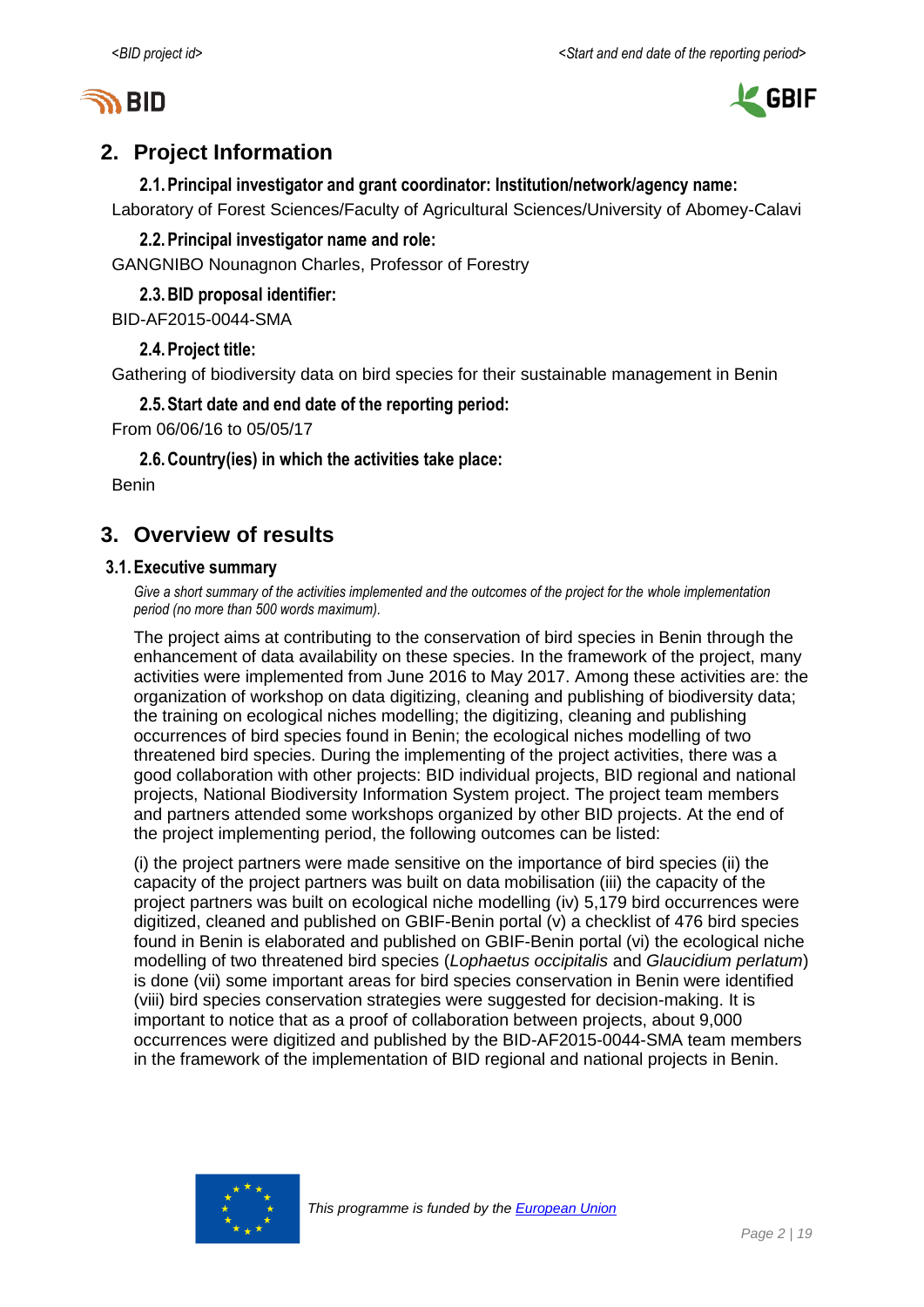



# **3.2.Progress against expected milestones:**

| <b>Expected milestones/activities</b>                                                                                                                                               | <b>Completed</b> | <b>Explanatory</b><br>notes                                                                                                                                                                   | <b>Sources of verification</b>                                                                                                                                                                                                                                                        |
|-------------------------------------------------------------------------------------------------------------------------------------------------------------------------------------|------------------|-----------------------------------------------------------------------------------------------------------------------------------------------------------------------------------------------|---------------------------------------------------------------------------------------------------------------------------------------------------------------------------------------------------------------------------------------------------------------------------------------|
|                                                                                                                                                                                     | Yes/No           |                                                                                                                                                                                               |                                                                                                                                                                                                                                                                                       |
| Completed capacity self-<br>assessment questionnaire for data<br>holding institutions<br>(http://www.gbif.org/resource/8278<br>$\overline{5})$                                      | Yes              | We have<br>filled in the<br>capacity<br>self-<br>assessment<br>questionnair<br>e and sent it<br>to GBIF via<br>the email<br>address<br>Bid@gbif.or<br>g                                       | Sent to <b>BID@GBIF.org</b>                                                                                                                                                                                                                                                           |
| The instituton that will publish your<br>data is registered with GBIF.org<br>For registered data publishers see:<br>http://www.gbif.org/publisher/searc<br>$\underline{\mathsf{h}}$ | Yes              | Datasets are<br>always<br>submittted<br>to the Node<br>Manager of<br><b>GBIF Benin</b><br>for<br>publishing                                                                                   | Université, d'Abomey-Calavi, Faculté des<br>Sciences Agronomiques<br>http://www.gbif.org/publisher/2afeb273-<br>cbbc-4fcf-a10f-7baf271b62c5                                                                                                                                           |
| The data users identified in the full<br>proposal have documented their<br>intended use of the mobilized data<br>and provided early feedback                                        | Yes              | The use of<br>mobilized<br>data has<br>been<br>expressed<br>by the users<br>during<br>workshops:<br>workshop on<br>data<br>mobilization<br>and<br>Ecological<br>niche<br>modeling<br>training | Workshops reports: during these workshops<br>mentionned in the column of 'Explanatory<br>notes', somes users affirm that they will use<br>mobilised data for ecological niches<br>modeling of threatened or important species<br>(medecinal, food, etc. species).<br>Reports attached |
| All mobilized data has been<br>published to GBIF.org                                                                                                                                | Yes              | All mobilized<br>data in the<br>framework<br>of this<br>project are<br>available on<br><b>GBIF</b> portal                                                                                     | <b>GBIF</b> website                                                                                                                                                                                                                                                                   |

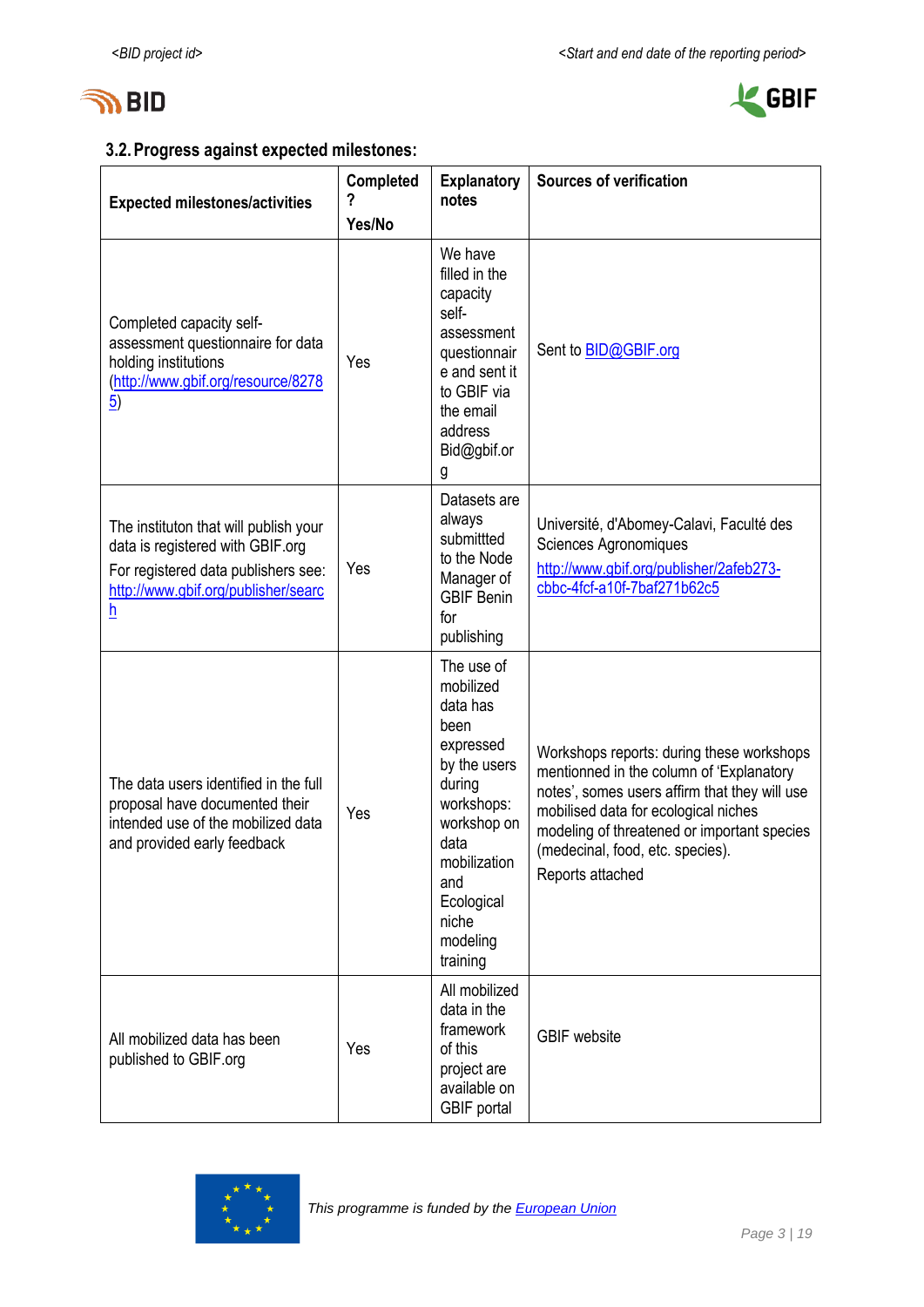

r



| All published data meet the<br>minimum requirements outlined in<br>the Data Quality Requirements<br>available at<br>http://bid.gbif.org/en/community/dat<br>a-quality/                                                                                                                                                       | Yes | All data<br>published<br>pass two<br>steps of<br>data<br>cleaning<br>before<br>publishing:<br>the first one<br>before<br>submission<br>and the<br>second one<br>before<br>publication                                                                                                                                                                                                                                                                                             | Published datasets<br>http://www.gbif.org/dataset/025769ee-df28-<br>40de-bead-69fe1259bbad<br>http://www.gbif.org/dataset/3b20a82<br>7-4afe-428f-b84b-ac8c629c523d<br>http://www.gbif.org/dataset/2dca5fb<br>d-1989-4634-b745-269ff1098ebf<br>http://www.gbif.org/dataset/be6a090<br>1-0116-4629-9211-c89710b993bb                                                                                         |
|------------------------------------------------------------------------------------------------------------------------------------------------------------------------------------------------------------------------------------------------------------------------------------------------------------------------------|-----|-----------------------------------------------------------------------------------------------------------------------------------------------------------------------------------------------------------------------------------------------------------------------------------------------------------------------------------------------------------------------------------------------------------------------------------------------------------------------------------|------------------------------------------------------------------------------------------------------------------------------------------------------------------------------------------------------------------------------------------------------------------------------------------------------------------------------------------------------------------------------------------------------------|
| The training outcomes of the<br>project have been documented,<br>including the number of people<br>receiving certification through the<br><b>BID Capacity Enhancement</b><br>workshops, the number of people<br>trained in nationally organized<br>events, and the evaluation of the<br>impacts of these training activities | Yes | Reports of<br>training are<br>available.<br>Impacts of<br>training are<br>noticed<br>trough the<br>quality of<br>datasets<br>submitted<br>and the use<br>of datasets<br>in research<br>area. 32 and<br>16 attended<br>respectively<br>the<br>workshop on<br>data<br>mobilization<br>and the<br>training on<br>ecological<br>niches<br>modeling.<br>Through the<br>training in<br>the<br>framework<br>of BID<br>projects, the<br>capacities of<br>the<br>participants<br>have been | Reports, datasets quality: the number of<br>people who attended the mentionned<br>workshop/training is available in the reports<br>attached. Some of them have published<br>biodiersity data on GBIF website (e.g<br>KINGBO Armand, LOKOSSOU Romaric)<br>and other research studies involving<br>ecological niches modeling (e.g Wabi<br>Faroukou, AIKPON Gorgias, HOUNSA<br>Michael, GOHOUNGBE Rodrigue). |

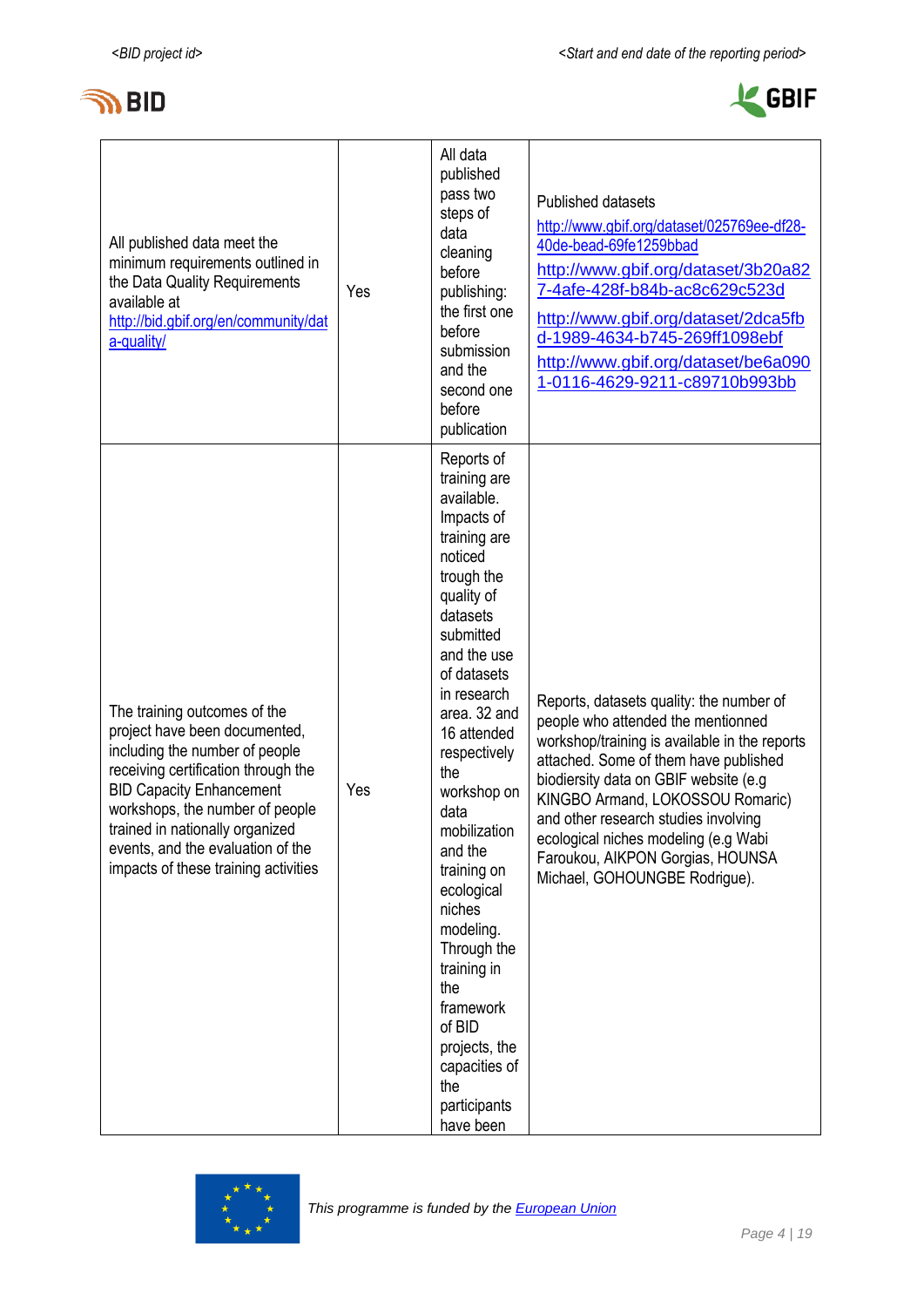



|                                                                                     |     | strenghtene<br>d so they<br>can publish<br>biodiversity<br>data and do<br>the<br>modeling of<br>ecological<br>niches.                                                                                                                                                                                                           |                              |
|-------------------------------------------------------------------------------------|-----|---------------------------------------------------------------------------------------------------------------------------------------------------------------------------------------------------------------------------------------------------------------------------------------------------------------------------------|------------------------------|
| Final capacity self-assessments<br>have been completed with<br>sustainability plans | Yes | Final<br>capacity<br>self-<br>assessment<br>s is<br>completed                                                                                                                                                                                                                                                                   | Sent to BID@GBIF.org         |
| All uses of the mobilized data have<br>been documented                              | Yes | Ecological<br>niches<br>modelling of<br>some bird<br>species<br>(Lophaetus<br>occipitalis<br>and<br>Glaucidium<br>perlatum<br>have been<br>done. The<br>results were<br>presented<br>during a<br>workshop.<br>Actually,<br>papers<br>writing is in<br>progress on<br>Lophaetus<br>occipitalis<br>and<br>Glaucidium<br>perlatum. | Reports attached             |
| Best practices and lessons learned<br>have been documented                          | Yes | Through<br>trainings<br>participants<br>develop<br>capacities<br>dans learn<br>lessons.<br>After the<br>training they                                                                                                                                                                                                           | Reports of training attached |

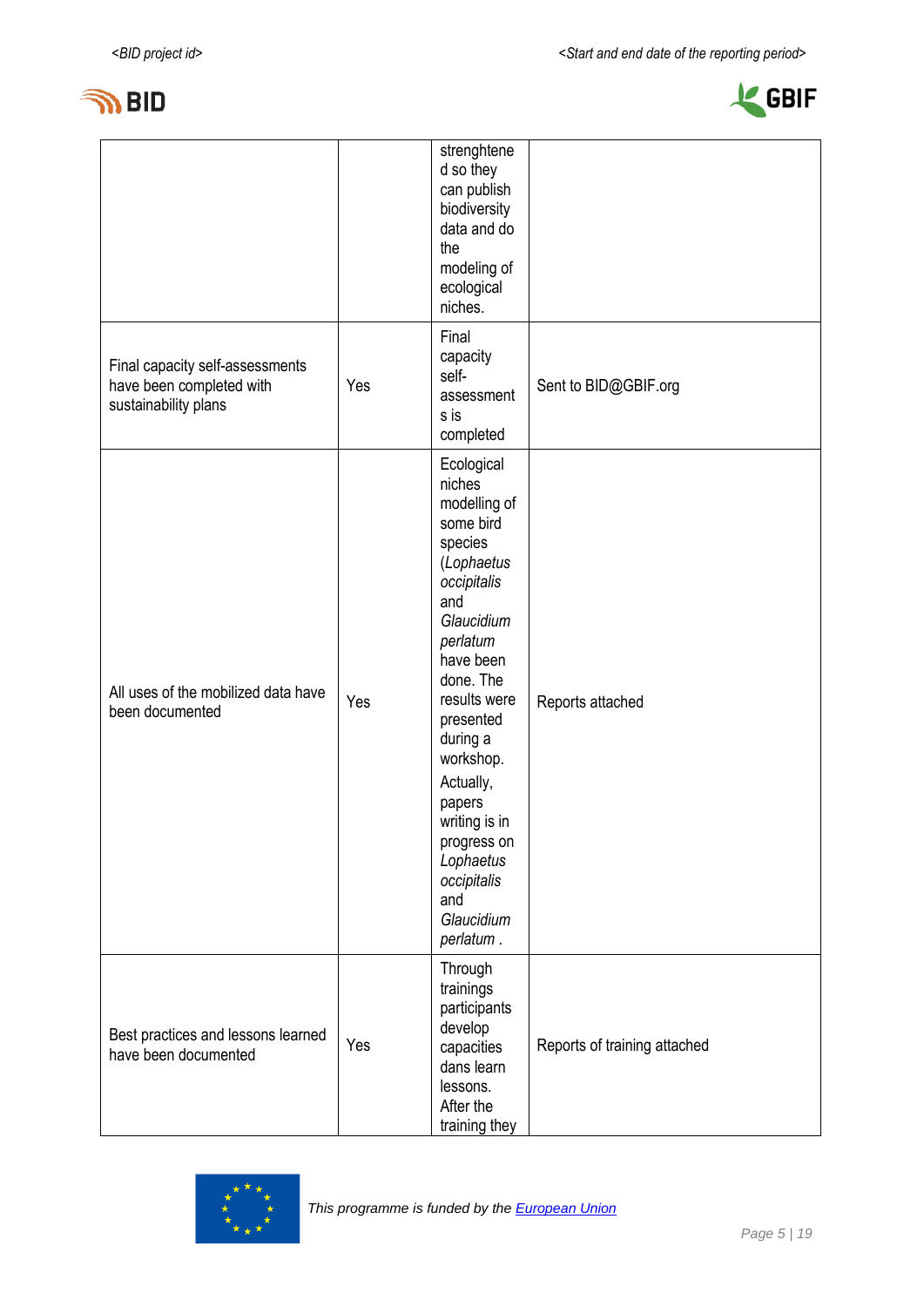



| are able to<br>do tasks as<br>data<br>digitizing<br>and<br>cleaning;<br>runing of<br>Maxent<br>software,<br>etc.<br>Especially<br>for<br>ecological<br>niches<br>modeling,<br>there was a<br>traing follow<br>up that<br>allows<br>participants<br>to express<br>their<br>didfficulties<br>and needs<br>about<br>ecological<br>niches |  |
|---------------------------------------------------------------------------------------------------------------------------------------------------------------------------------------------------------------------------------------------------------------------------------------------------------------------------------------|--|
|                                                                                                                                                                                                                                                                                                                                       |  |
|                                                                                                                                                                                                                                                                                                                                       |  |
|                                                                                                                                                                                                                                                                                                                                       |  |
|                                                                                                                                                                                                                                                                                                                                       |  |
|                                                                                                                                                                                                                                                                                                                                       |  |
|                                                                                                                                                                                                                                                                                                                                       |  |
|                                                                                                                                                                                                                                                                                                                                       |  |
|                                                                                                                                                                                                                                                                                                                                       |  |
|                                                                                                                                                                                                                                                                                                                                       |  |
|                                                                                                                                                                                                                                                                                                                                       |  |
|                                                                                                                                                                                                                                                                                                                                       |  |
|                                                                                                                                                                                                                                                                                                                                       |  |
|                                                                                                                                                                                                                                                                                                                                       |  |
|                                                                                                                                                                                                                                                                                                                                       |  |
|                                                                                                                                                                                                                                                                                                                                       |  |
|                                                                                                                                                                                                                                                                                                                                       |  |
|                                                                                                                                                                                                                                                                                                                                       |  |
|                                                                                                                                                                                                                                                                                                                                       |  |
|                                                                                                                                                                                                                                                                                                                                       |  |
|                                                                                                                                                                                                                                                                                                                                       |  |
|                                                                                                                                                                                                                                                                                                                                       |  |
|                                                                                                                                                                                                                                                                                                                                       |  |
|                                                                                                                                                                                                                                                                                                                                       |  |
|                                                                                                                                                                                                                                                                                                                                       |  |
|                                                                                                                                                                                                                                                                                                                                       |  |
|                                                                                                                                                                                                                                                                                                                                       |  |
|                                                                                                                                                                                                                                                                                                                                       |  |
|                                                                                                                                                                                                                                                                                                                                       |  |
| modeling.                                                                                                                                                                                                                                                                                                                             |  |

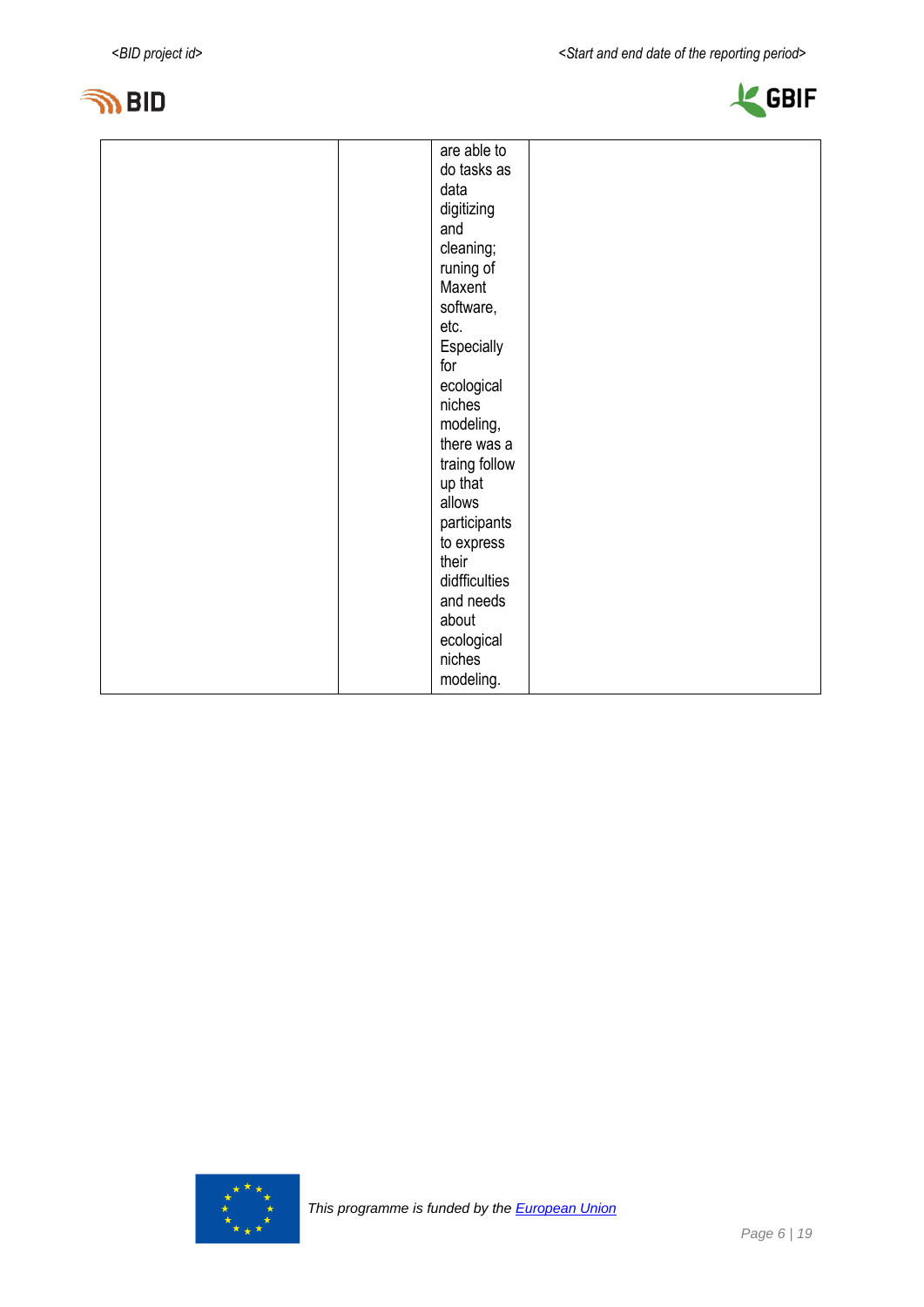



### **3.3.Project deliverables and activities**

*Refer to the table in section 2.2 "Deliverables, activities and reporting criteria" of your BID full proposal. Provide updates on the status of each of planned deliverables. We remind you that all deliverables should be completed at the time of drafting this report (end of implementation period). In the event of unexpected delay, please provide detailed explanatory notes and indicate planned completion date. Add as many rows as needed.*

| <b>Deliverable</b>                                                                                                                               | <b>Related</b><br>activity                                          | Complete<br>$d$ ?<br>Yes/No | <b>Explanatory</b><br>notes                                                                                                                                         | <b>Sources of verification</b>                                                                                                                                                                                                             |
|--------------------------------------------------------------------------------------------------------------------------------------------------|---------------------------------------------------------------------|-----------------------------|---------------------------------------------------------------------------------------------------------------------------------------------------------------------|--------------------------------------------------------------------------------------------------------------------------------------------------------------------------------------------------------------------------------------------|
| Synthesis of<br>information<br>on<br>conservation<br>project on<br>threatened<br>bird species<br>involving the<br>use of<br>biodiversity<br>data | Review of<br>literature on<br>conservation<br>project<br>worldwide. | Yes                         | Presentation of<br>the importance of<br>bird species and<br>necessity of their<br>conservation<br>during a<br>workshop and<br>the elaboration of<br>a checklist     | Report (attached)<br>Presentation (attached)<br>Checklist<br>(http://www.gbif.org/dataset/be6a09<br>01-0116-4629-9211-c89710b993bb)                                                                                                        |
| Raise of the<br>awareness<br>on the<br>importance of<br>biodiversity<br>data for data<br>holders and<br>policy<br>makers                         | Meeting /<br>training<br>session                                    | Yes                         | The raise of the<br>awareness on<br>the importance of<br>biodiversity data<br>for data holders<br>and policy<br>makers was done<br>during<br>workshops/trainin<br>g | Report (attached)                                                                                                                                                                                                                          |
| Enhance<br>capacity for<br>data<br>mobilization                                                                                                  | Meeting/trainin<br>g session                                        | Yes                         | This activity was<br>done in<br>collaboration with<br>National and<br><b>Regional BID</b><br>projects                                                               | Report (attached)                                                                                                                                                                                                                          |
| Checklist of<br>bird species<br>found in<br><b>Benin</b>                                                                                         | Review of<br>published<br>works on birds<br>species                 | Yes                         | A checklist of 476<br>bird species is<br>published on<br><b>GBIF</b> website                                                                                        | Checklist available on GBIF website<br>(http://www.gbif.org/dataset/be6a09<br>01-0116-4629-9211-c89710b993bb)                                                                                                                              |
| Publishing of<br>at least 3,000<br>georeference<br>d<br>occurrences<br>data on bird                                                              | Occurrences<br>digitizing and<br>publishing                         | Yes                         | A total of 3,000<br>occurrences was<br>foreseen. At the<br>mid-term<br>evaluation, this<br>number is                                                                | Datasets of 5,179 bird occurrences available<br>on GBIF website via the following links<br>(http://www.gbif.org/dataset/025769<br>ee-df28-40de-bead-69fe1259bbad;<br>http://www.gbif.org/dataset/3b20a82<br>7-4afe-428f-b84b-ac8c629c523d; |

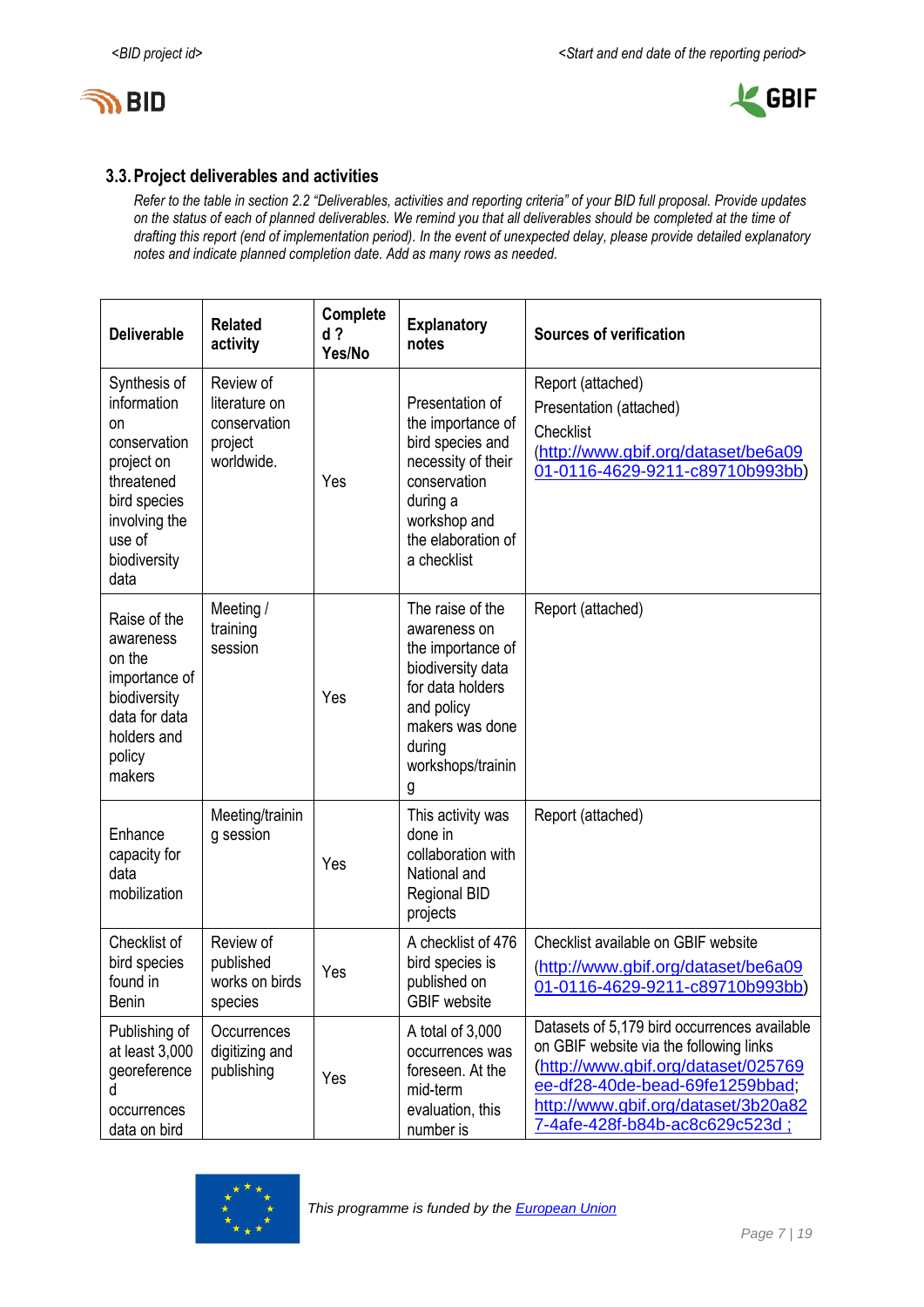



| species<br>found in<br><b>Benin</b>                                                                                                          |                                                                             |     | revalued to 5,000<br>occurrences                                                                                                                                   | http://www.gbif.org/dataset/2dca5fbd<br>-1989-4634-b745-269ff1098ebf |
|----------------------------------------------------------------------------------------------------------------------------------------------|-----------------------------------------------------------------------------|-----|--------------------------------------------------------------------------------------------------------------------------------------------------------------------|----------------------------------------------------------------------|
| Training<br>session on<br>the use of<br>biodiversity<br>data to drive<br>key policies                                                        | Meeting/trainin<br>g session                                                | Yes | A training on<br>ecological niche<br>modelling was<br>hold                                                                                                         | Report attached                                                      |
| Achieve the<br>current and<br>potential<br>ecological<br>niche of two<br>threatened<br>bird species<br>in the context<br>of global<br>change | Definition of<br>strategies for<br><b>birds</b><br>conservation<br>in Benin | Yes | Ecological niche<br>modelling of<br>Lophaetus<br>occipitalis and<br>Glaucidium<br>perlatum is done<br>and of strategies<br>of conservation<br>have been<br>defined | Distribution maps<br>Strategies of conservation                      |

### **3.4.Datasets published on GBIF.org**

*If the dataset is not yet published, please indicate detailed explanation about causes of delays". Add as many rows as needed.*

| <b>Dataset</b><br>title                                                                                         | <b>Publishing</b><br>institution                                                   | DOI or URL/Planned hosting institution                               | Date/expecte<br>d date of<br>publication | <b>Explanatory</b><br>notes                                                                                                                                                                                                          |
|-----------------------------------------------------------------------------------------------------------------|------------------------------------------------------------------------------------|----------------------------------------------------------------------|------------------------------------------|--------------------------------------------------------------------------------------------------------------------------------------------------------------------------------------------------------------------------------------|
| Annotate<br>d list of<br>observed<br>birds in W<br>and<br>Pendjari<br>Reserves<br>in Benin,<br>february<br>2010 | Laboratory of<br>Forest<br>Sciences/Facult<br>y of Agricultural<br><b>Sciences</b> | http://www.gbif.org/dataset/025769ee<br>-df28-40de-bead-69fe1259bbad | 11/15/2016                               | It is a list of<br>920<br>georeference<br>d occurrences<br>of birds<br>observed<br>around<br>ponds,<br>waterfalls,<br>rivers and<br>other areas<br>inside W and<br>Pendjari<br>Reserves in<br>Benin from 3<br>to 17 february<br>2010 |
| Aves of<br>wetlands<br>and                                                                                      | Laboratory of<br>Forest<br>Sciences/Facult                                         | http://www.gbif.org/dataset/3b20a827<br>-4afe-428f-b84b-ac8c629c523d | 06/23/2017                               | It is a dataset<br>of 2,500<br>georeference                                                                                                                                                                                          |

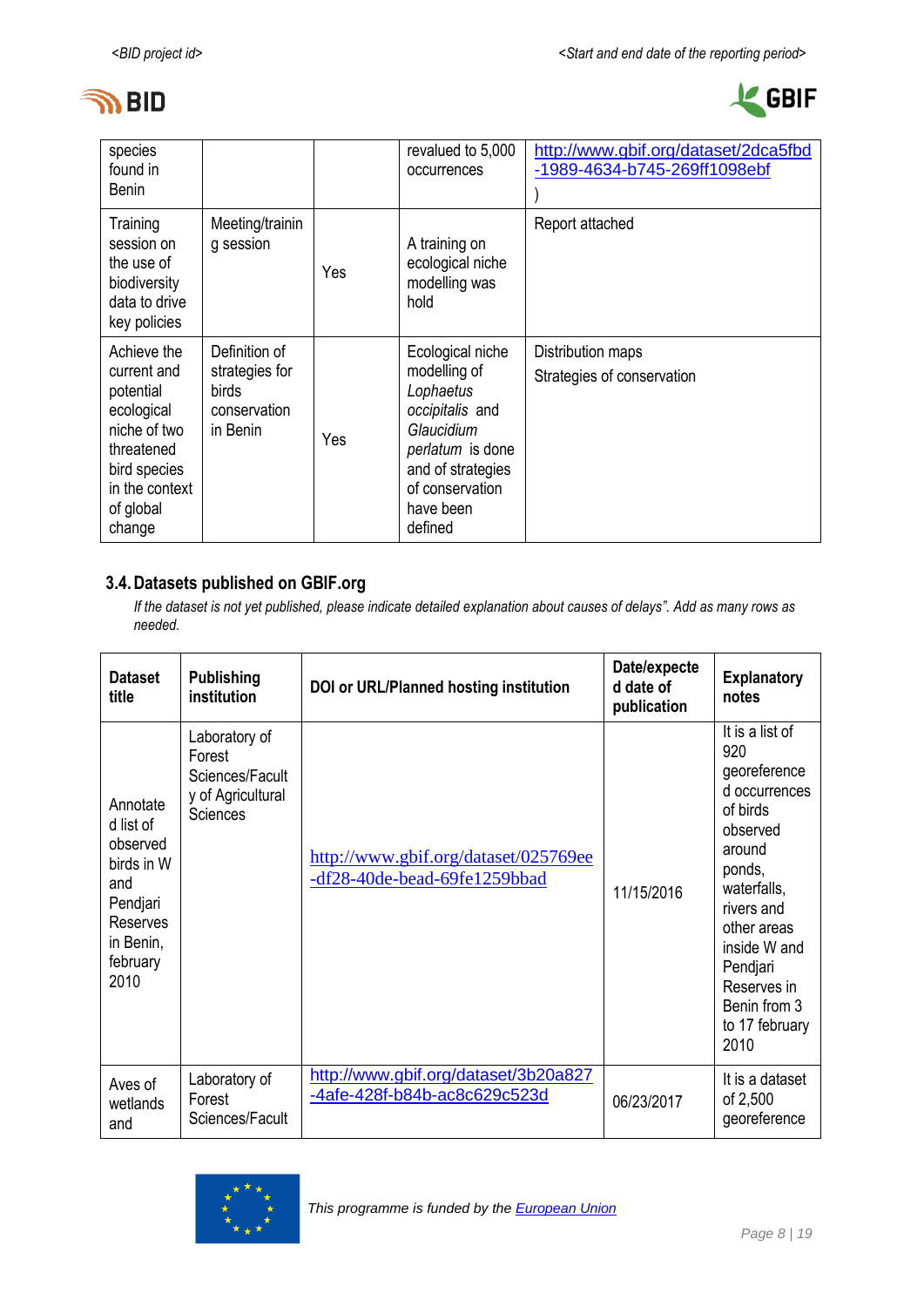



| protected<br>forests in<br><b>Benin</b>                                                                          | y of Agricultural<br>Sciences                                               |                                                                      |            | d occurrences<br>of birds<br>observed in<br>wetlands and<br>protected<br>forests of<br>Benin from<br>1990 to 2011                                                     |
|------------------------------------------------------------------------------------------------------------------|-----------------------------------------------------------------------------|----------------------------------------------------------------------|------------|-----------------------------------------------------------------------------------------------------------------------------------------------------------------------|
| Census<br>of birds<br>species<br>of Benin<br>from the<br>inventory<br>data in<br>National<br>Parc of<br>Pendjari | Laboratory of<br>Forest<br>Sciences/Facult<br>y of Agricultural<br>Sciences | http://www.gbif.org/dataset/2dca5fbd-<br>1989-4634-b745-269ff1098ebf | 08/01/2017 | It is a dataset<br>of 1,759<br>georeference<br>d occurrences<br>observed in<br>2004 in the<br><b>National Park</b><br>of Benin                                        |
| Checklist<br>of bird<br>species<br>found in<br><b>Benin</b>                                                      | Laboratory of<br>Forest<br>Sciences/Facult<br>y of Agricultural<br>Sciences | http://www.gbif.org/dataset/be6a0901<br>-0116-4629-9211-c89710b993bb | 07/26/2017 | It is a list of<br>476 bird<br>species found<br>in Benin. This<br>preliminary<br>checklist will<br>be improved<br>base on<br>litterature and<br>new data in<br>future |

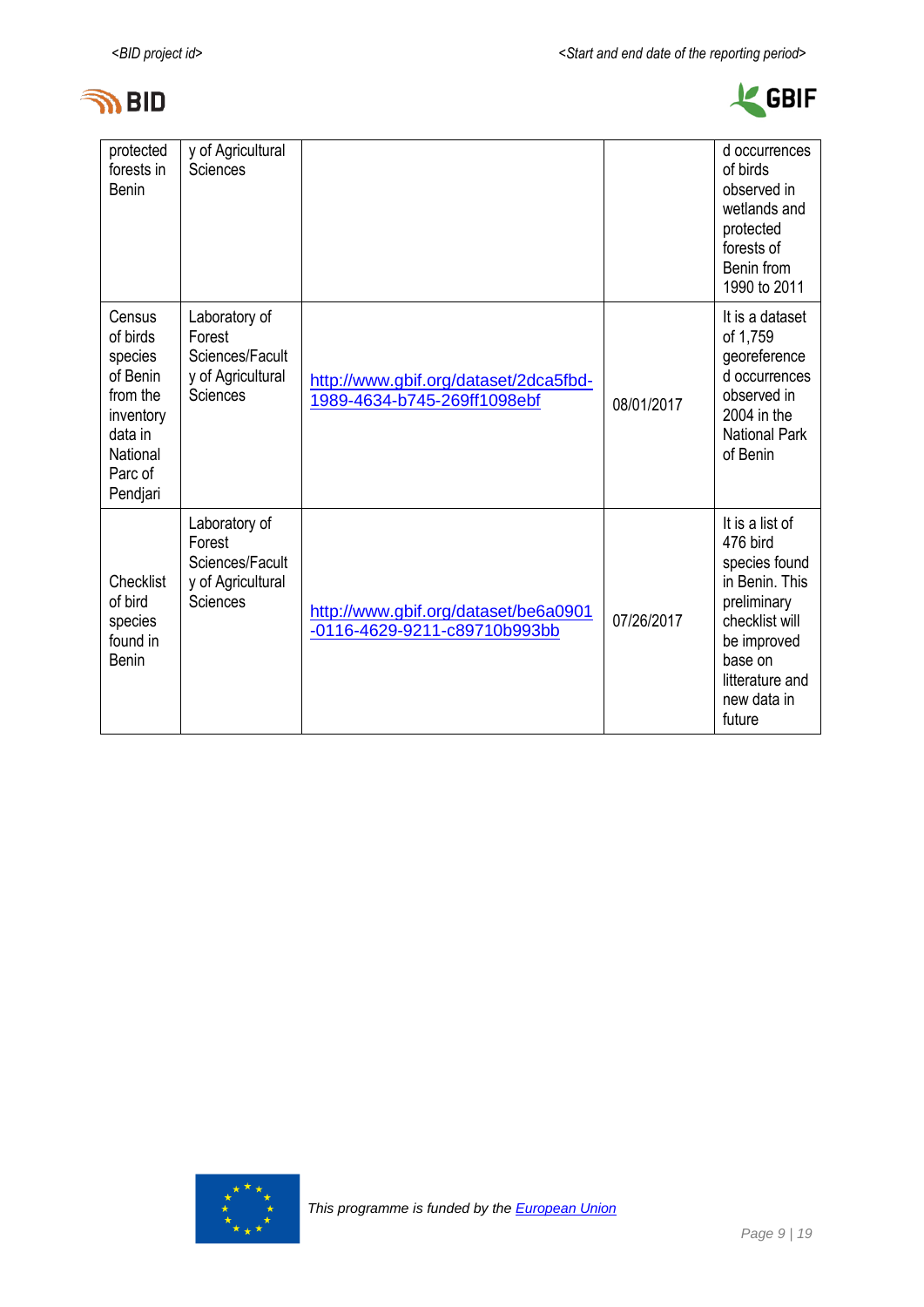



### **3.5.Examples of use of biodiversity data available through GBIF**

*Use the table to document use or planned use of data available through GBIF as part of your project. You may want to refer to the section 2.5 'Plan to support the integration of biodiversity information into policy and decision-making processes' of your BID full proposal. Please provide the DOI for datasets published on GBIF or data downloaded from GBIF in the "Dataset" column. Briefly describe how the data have been used or are planned to be used in the "Data use" column (ca. 50 words). Provide the date or approximate time frame in months for the use or planned use in the "Date/time frame" column. Please provide links to any documents or webpages documenting the use in the "Sources of verification" column. Add as many rows as needed.*

| <b>Dataset</b>                                                          | Data user                                           | Data use                                                                                      | Date/time<br>frame | Sources of<br>verification                                | <b>Notes</b>                                                                                                 |
|-------------------------------------------------------------------------|-----------------------------------------------------|-----------------------------------------------------------------------------------------------|--------------------|-----------------------------------------------------------|--------------------------------------------------------------------------------------------------------------|
| Occurrences of<br>Lophaetus<br>occipitalis                              | Project<br>team/Laboratory<br>of Forest<br>Sciences | Ecological niche modelling<br>of Lophaetus occipitalis                                        | May, 2017          | <b>Distribution</b><br>map of<br>Lophaetus<br>occipitalis | The<br>distribution<br>map is<br>available in<br>the<br>manuscript<br>of<br>Lophaetus<br>occipitalis         |
| Occurrences of<br>Glaucidum<br>perlatum                                 | Project<br>team/Laboratory<br>of Forest<br>Sciences | Ecological niche modelling<br>of Glaucidum perlatum                                           | June, 2017         | <b>Distribution</b><br>map of<br>Glaucidum<br>perlatum    | The<br>distribution<br>map is<br>available in<br>the<br>manuscript<br><sub>of</sub><br>Glaucidum<br>perlatum |
| Occurrences of<br>Lophaetus<br>occipitalis and<br>Glaucidum<br>perlatum | Project<br>team/Laboratory<br>of Forest<br>Sciences | Scientific paper on the<br>distribution of Lophaetus<br>occipitalis and Glaucidum<br>perlatum | October,<br>2017   | Papers<br>under<br>finalization                           | The<br>manuscripts<br>attached                                                                               |

### **3.6.Events organized as part of the project**

*List all the events that have been organized as part of your project. Please provide links to any documents or webpages documenting the use in the "Sources of verification" column. Add as many rows as needed.*

| <b>Full title</b>                                                                                              | Organizing<br>institution | <b>Dates</b> | Number of<br>participants | Sources of<br>verification |
|----------------------------------------------------------------------------------------------------------------|---------------------------|--------------|---------------------------|----------------------------|
| Meeting to inform<br>colleagues of the High<br>School of Agricultural<br>Science of Sékou<br>about the project | LSF/FSA                   | 08/31/2016   | 54                        | Pictures attached          |

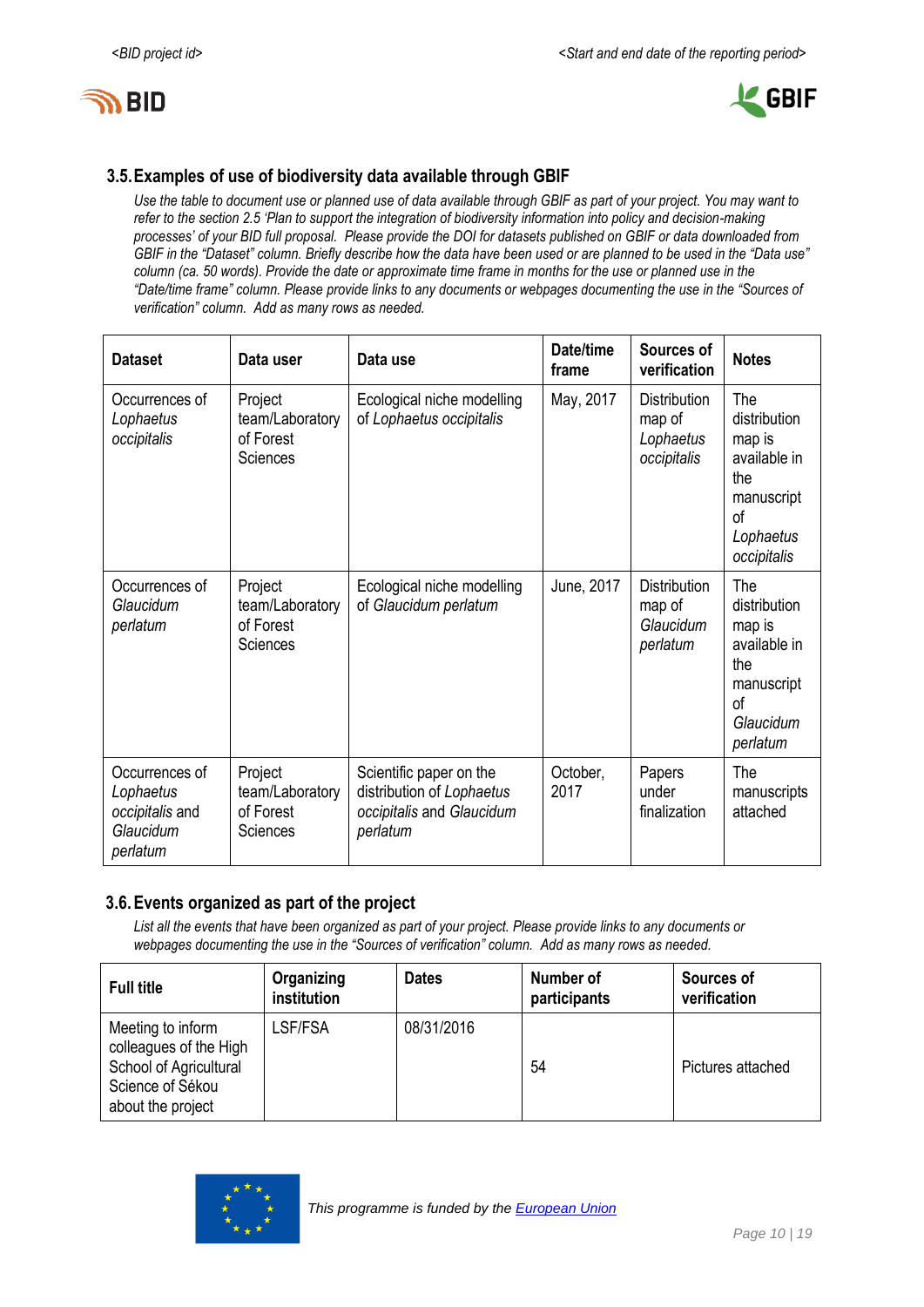



| <b>Capacity Enhancement</b><br>workshop on the<br>mobilization of<br>biodiversity data | LSF/FSA | 12-13 october<br>2016 | 40 | Attached pictures,<br>powerpoint, report |
|----------------------------------------------------------------------------------------|---------|-----------------------|----|------------------------------------------|
| Training on ecological<br>niche modelling                                              | LSF/FSA | 02-03 march,<br>2017  | 19 | Attached report                          |
| Sharing of the project<br>results with partners<br>and decision-makers                 | LSF/FSA | 06-08 June, 2017      | 42 | Attached report                          |

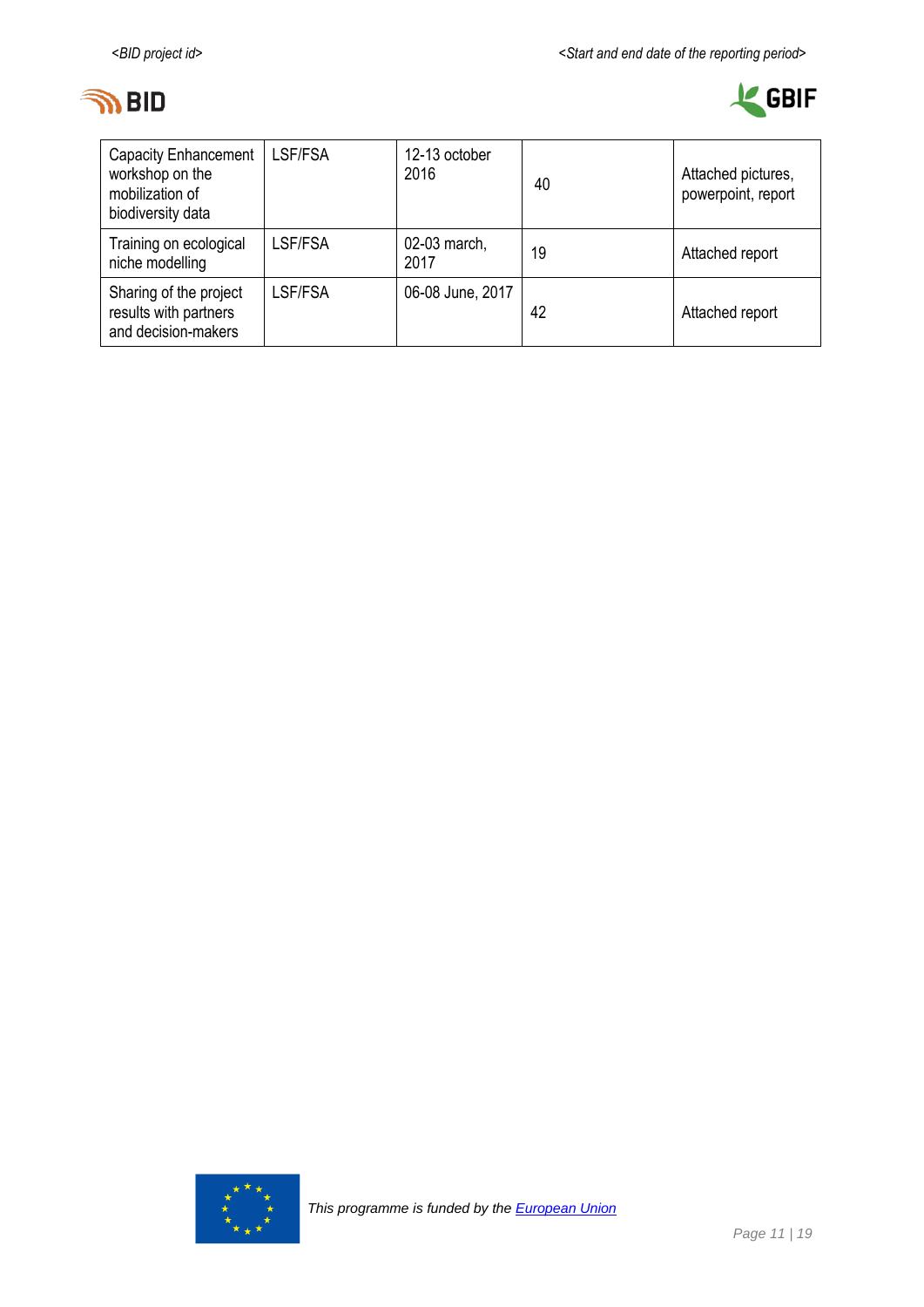



# <span id="page-11-0"></span>**4. Implementation of BID project activities**

*Refer to section 2.2 "Deliverables, activities and reporting criteria" in your BID full proposal. Provide updates on each of the activities using the reporting criteria and other sources of verification as appropriate. Sources of verification are for example links to relevant digital document, news, newsletter, brochures, copies of agreements with data holding institutions, workshop related documents, pictures, etc.*

#### **4.1.Goal 1: Increase available biodiversity data, within and beyond the grant period**

#### *Activity 1 name:*

Review of literature on conservation project worldwide

#### **Description of any implementation during the reporting period**

The review of literature was done. Evidences of GBIF data in the conservation planning, and in management of birds and their areas are being summarized. This activity is useful to better understand the importance of birds, the state of their conservation in Benin, to analyze two threatened bird species and to elaborate a checklist of birds found in Benin.

#### **Sources of verification**

Manuscripts on *Lophaetus occipitalis* and *Glaucidium perlatum* distribution, checklist of birds found in Benin [\(http://www.gbif.org/dataset/be6a0901-0116-4629-9211-c89710b993bb\)](http://www.gbif.org/dataset/be6a0901-0116-4629-9211-c89710b993bb).

#### *Activity 2 name:*

Meeting/training session on Biodiversity data mobilization

#### **Description of any implementation during the reporting period**

In the framework of the implementation of BID Regional and National Projects implemented by the Faculty of Agricultural Sciences, a workshop was hold on the biodiversity data mobilization. We participated to this workshop and gave an presentation with details about the project. We also shared the knowledge gained through BID online and onsite workshop on data mobilizattion. Although this activity is not organized in the framework of our project, it was an opportunity to present the project to the partners who also attended the workshop. Therefore we decided to not hold another meeting of information because all of our target partners attended this workshop. The planned resources have been reallocated to increase the quantity of published data.

It is also important to notice that before this workshop we have organized a short meeting with colleagues of the High School of Agricultural Sciences of Sékou, to inform them about our project and to make them sensitive to biodiversity data mobilization. This activity was not planned in our full proposal but has been implemented because of three reasons:

1- The teaching fields of most of the professors in the school are related to natural ressources management.

2- The location of the school is very far from the center of Abomey-Calavi. So, inviting them to an activity at Abomey-Calavi will require additionnal financial support to cover travelling that is not planned in the project.

3- This activity has no financial incidence on the project budget because room and required equipement have been provided by the school.

This short meeting has been hold to inform the colleagues about the project and to make them sensitive to biodiversity data mobilization.

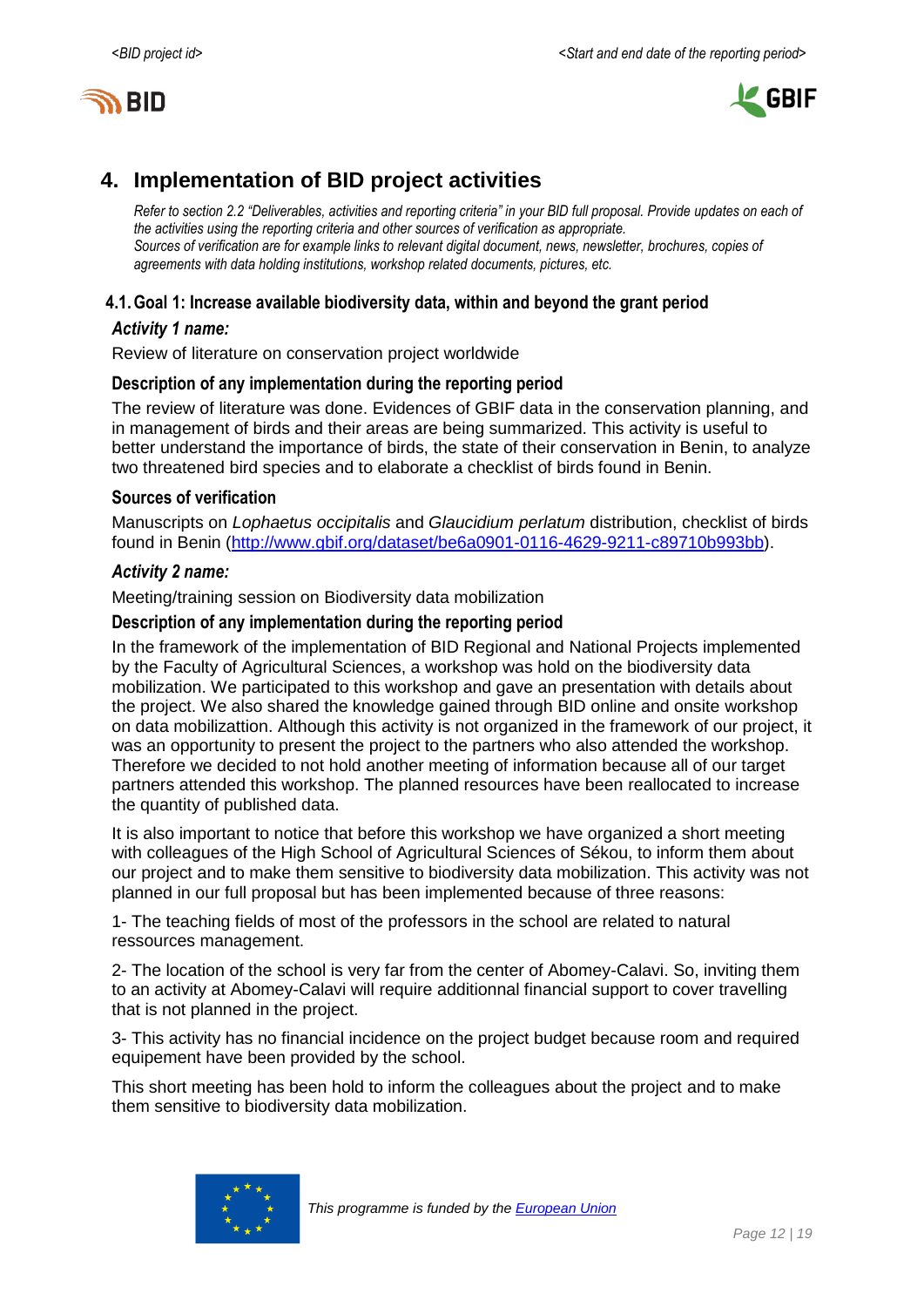



### **Sources of verification**

Pictures (attached)

Report of the workshop on biodiversity data mobilization (attached)

#### *Activity 3 name:*

Training session on data digitization, cleaning and publishing

#### **Description of any implementation during the reporting period**

This activity was achieved during the workshop organized by GBIF Benin (from 26 to 28 April 2016) and also the one organized in the framework of Regional and National BID projects implementation (from 12 to 13 october 2016).

#### **Sources of verification**

Report of the workshop on biodiversity data mobilization (attached)

#### *Activity 4 name:*

Occurrences digitizing and publishing.

#### **Description of any implementation during the reporting period**

Three datasets have been digitized and published on GBIF portal.

#### **Sources of verification**

<http://www.gbif.org/dataset/025769ee-df28-40de-bead-69fe1259bbad>

<http://www.gbif.org/dataset/3b20a827-4afe-428f-b84b-ac8c629c523d> <http://www.gbif.org/dataset/2dca5fbd-1989-4634-b745-269ff1098ebf>

### **4.2.Goal 2: Apply biodiversity data in response to conservation priorities** *Activity 1 name:*

Training session on ecological niches modeling

#### **Description of any implementation during the reporting period**

The initiation to the use of GIS and ecological niche modeling tools for species conservation was done for students, scientists, data holders and policy makers working in the field of animal conservation.

#### **Sources of verification**

Report of the training on Ecological niches modelling (attached)

#### *Activity 2 name:*

Training session on the use of biodiversity data to drive key policies

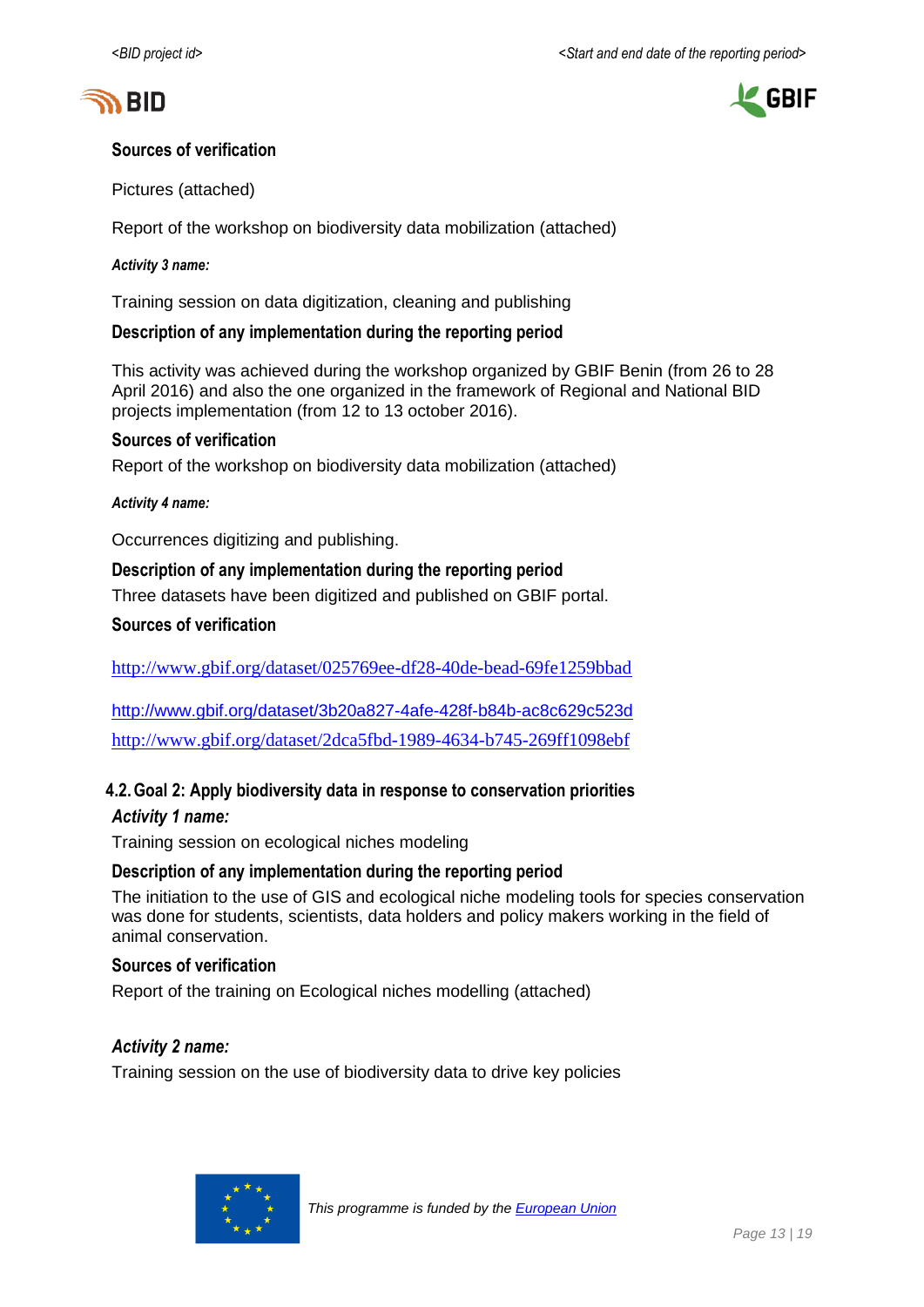



#### **Description of any implementation during the reporting period**

After the training on ecological niche modeling, the distribution of two threatened bird species was done. During the workshop organized by the Laboratory of Forest Sciences in the framework of the implementation of National Biodiversity Information System funded by JRS, results achieved by the project BID-AF2015-0044-SMA were shared and discussed. Through the results of the ecological niche modelling of *Lophaetus occipitalis*, conservation measures have been suggested. Decision-makers have been invited to use the results of species ecological niche modelling to improve the bird conservation measures in Benin.

#### **Sources of verification**

Report attached

#### *Activity 3 name:*

Definition of strategies for birds' conservation in Benin

#### **Description of any implementation during the reporting period**

From the synthesis of the literature review and the results of the project, some strategies for bird's conservation in Benin have been defined. These strategies have been shared with some decision-makers and scientists.

#### **Sources of verification**

List of strategies; report.

#### *Activity 4 name:*

Identification of important bird's areas in Benin

#### **Description of any implementation during the reporting period**

Important bird's conservation areas in Benin were identified by the team projct based on the litterature review, field observations and the results of ecological niche modeling of two threatened species..

#### **Sources of verification**

List of important bird's areas, manuscripts.

*[Add as many activities as given in your full proposal under "Deliverables, activities and reporting criteria" for goal 2]*

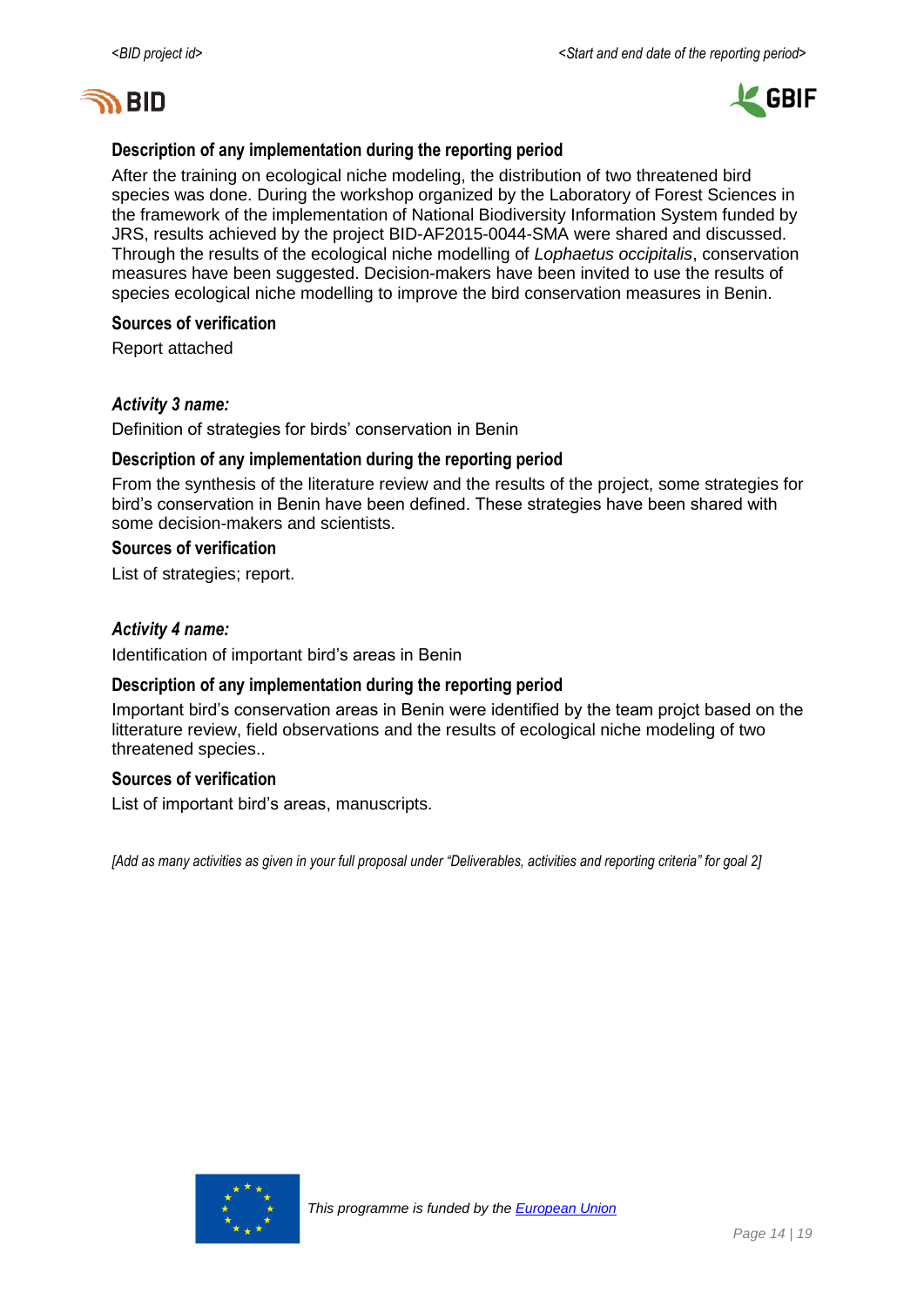# **IN BID**



# **5. Updated calendar for the BID project implementation and evaluation period**

*The calendar should be completed in the same way as in the Full Project Proposal, but should include any expected changes. Provide reasons for any expected changes in section 5.1 'Explanatory Notes'.*

<span id="page-14-0"></span>

| Implementation period (maximum 12 months, starting 1 June 2016 at the earliest) |                |                |              |                |                                       |                           |                |                           |  |         |                  |                  |              |                           |  |  |  |  |                                                                                |                                                                                                                                      |
|---------------------------------------------------------------------------------|----------------|----------------|--------------|----------------|---------------------------------------|---------------------------|----------------|---------------------------|--|---------|------------------|------------------|--------------|---------------------------|--|--|--|--|--------------------------------------------------------------------------------|--------------------------------------------------------------------------------------------------------------------------------------|
| Implementation period start date and end date<br>(06/06/16 to 05/05/17)         |                |                |              |                |                                       |                           |                |                           |  |         |                  |                  |              |                           |  |  |  |  |                                                                                |                                                                                                                                      |
| <b>Activity</b>                                                                 | $\overline{1}$ | $\overline{2}$ | $\mathbf{3}$ | $\overline{4}$ | $5\phantom{.0}$                       | $6\phantom{.}6$           | $\overline{7}$ | 8                         |  |         |                  |                  |              |                           |  |  |  |  | $9   10   11   12   13   14   15   16   17   18   19   20   21   22   23   24$ | <b>Notes</b>                                                                                                                         |
| Review of literature on conservation project worldwide                          |                | X              |              |                | x   x   x   x   x   x   x   x   x   x |                           |                |                           |  |         |                  |                  |              |                           |  |  |  |  |                                                                                | The literature review was<br>continued longer than projected<br>in order to achieve the<br>identification of important bird<br>areas |
| Meeting / training sessions                                                     |                |                | X            |                | X                                     | $\boldsymbol{\mathsf{X}}$ |                |                           |  | $\sf X$ | $\boldsymbol{X}$ | $\boldsymbol{X}$ |              |                           |  |  |  |  |                                                                                |                                                                                                                                      |
| Review of published works on birds species                                      |                | X              | X            | X              |                                       | x   x   x                 |                | $\boldsymbol{\mathsf{X}}$ |  |         |                  |                  |              |                           |  |  |  |  |                                                                                |                                                                                                                                      |
| Occurrences digitizing and publishing                                           |                |                |              |                | x   x   x   x   x   x   x   x   x   x |                           |                |                           |  |         |                  |                  | $\mathsf{X}$ | $\boldsymbol{\mathsf{X}}$ |  |  |  |  |                                                                                | The publishing was continued<br>until July 2017 due to some<br>difficulties encountered by the<br>Node Manager of GBIF Benin         |
| Mid-term evaluation & reporting                                                 |                |                |              |                |                                       |                           | χ              | X                         |  |         |                  |                  |              |                           |  |  |  |  |                                                                                |                                                                                                                                      |
|                                                                                 |                |                |              |                |                                       |                           |                |                           |  |         |                  |                  |              |                           |  |  |  |  |                                                                                |                                                                                                                                      |
|                                                                                 |                |                |              |                |                                       |                           |                |                           |  |         |                  |                  |              |                           |  |  |  |  |                                                                                |                                                                                                                                      |
|                                                                                 |                |                |              |                |                                       |                           |                |                           |  |         |                  |                  |              |                           |  |  |  |  |                                                                                |                                                                                                                                      |
|                                                                                 |                |                |              |                |                                       |                           |                |                           |  |         |                  |                  |              |                           |  |  |  |  |                                                                                |                                                                                                                                      |

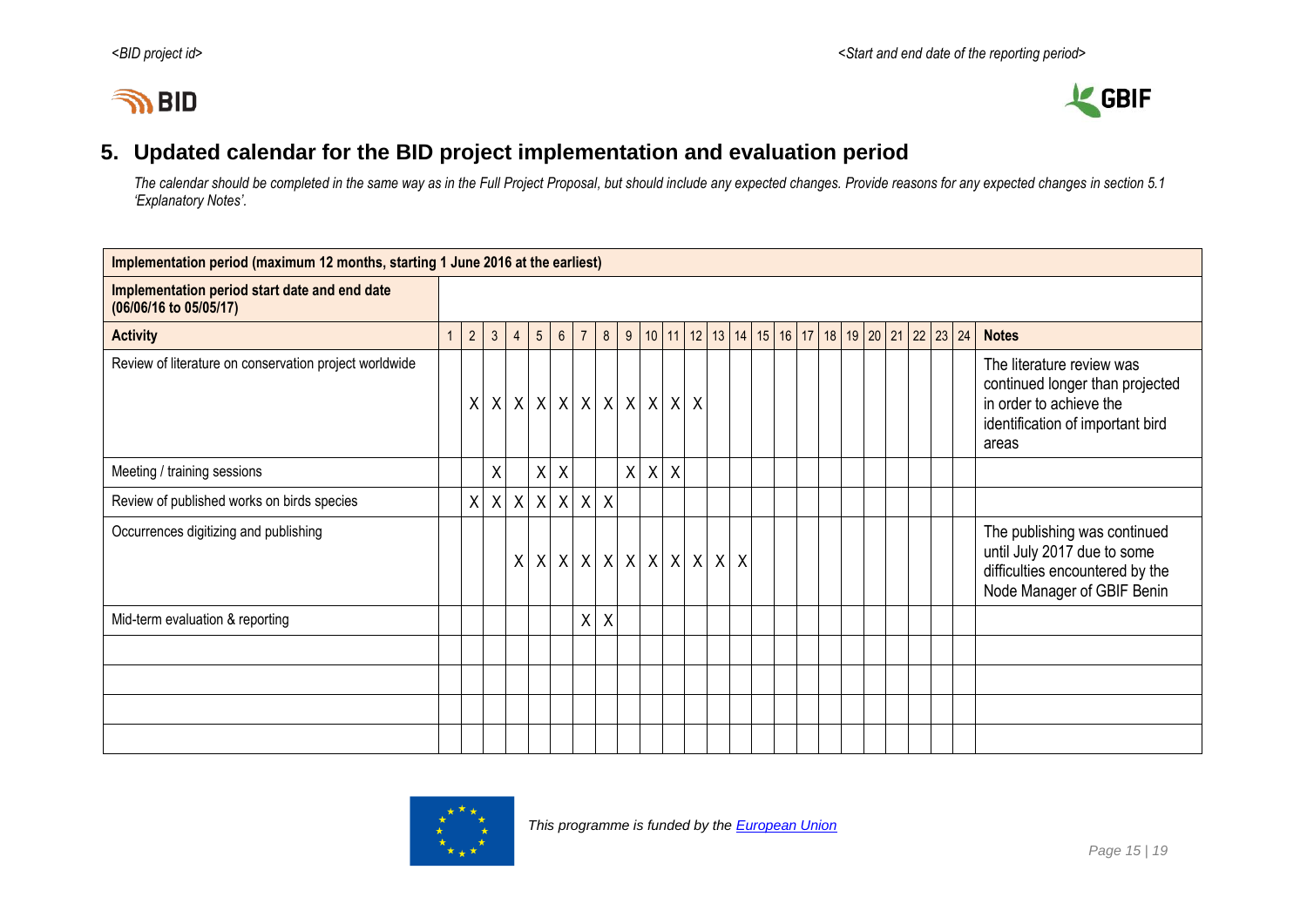



| Evaluation period (maximum 6 months, ending 31 December 2017 at the latest)   |             |             |          |                 |  |         |                       |  |  |  |  |
|-------------------------------------------------------------------------------|-------------|-------------|----------|-----------------|--|---------|-----------------------|--|--|--|--|
| Evaluation period start date and end date                                     |             |             |          |                 |  |         |                       |  |  |  |  |
| (01/07/17 to 31/12/17)                                                        |             |             |          |                 |  |         |                       |  |  |  |  |
| <b>Activity</b>                                                               |             | $2^{\circ}$ |          | $3 \mid 4 \mid$ |  |         | $5 \mid 6 \mid$ Notes |  |  |  |  |
| Identification of important birds areas in Benin                              | v<br>$\sim$ |             |          |                 |  |         |                       |  |  |  |  |
| Identification and conservation measures of important<br>birds Areas in Benin |             | X           | $\times$ | $\sf X$         |  |         |                       |  |  |  |  |
| Final financial and narrative reporting                                       |             |             |          | $\mathsf{X}$    |  | $X$ $X$ |                       |  |  |  |  |
|                                                                               |             |             |          |                 |  |         |                       |  |  |  |  |
|                                                                               |             |             |          |                 |  |         |                       |  |  |  |  |

### **5.1.Explanatory notes:**

-There is a small change in the calendar proposed in the full Project Proposal and reviewed at the mid-term evaluation.

- The activities planned in the framework of the project were realized. Some of them were implemented with the collaboration or the support of other projects of the Faculty of Agricultural Sciences (e.g. BID regional and national projects, NBIS/JRS).

- The number of bird occurrences planned in the full proposal to be published was 3,000. At the mid-term evaluation, this number was increased to 5,000. At the end of the project, 5,179 occurrences were published. This performance id due to institution collaboration that allows relocating some planned resources to data publishing.

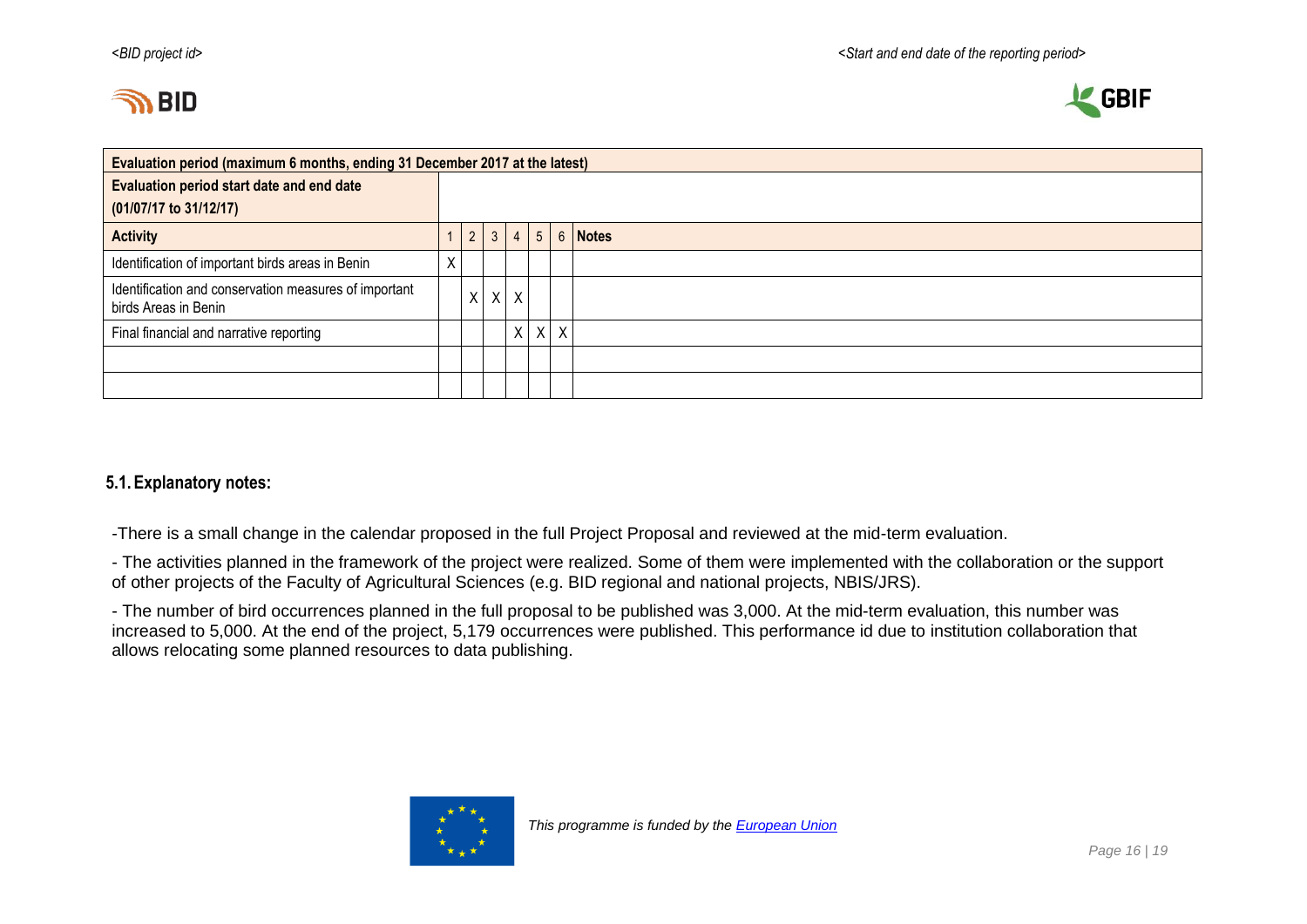



# <span id="page-16-0"></span>**6. Sustainability plans**

*Explain the approach that will be taken to ensure the sustainability of the project's results after the end of your project (500 words maximum)*

The proposed approach to ensure the sustainability of the results of the project BID-AF2015- 0044-SMA is based on three main activities:

- Capacity building on biodiversity data mobilization and use to support decision making.

Short training (1 day to 2 days) will be organized for some students of the Faculty of Agricultural Sciences on data mobilization and ecological niche modeling.

Mobilization of bird species data

Researchers, conservationists and advanced students of the faculty of agricultural sciences working on animals will be sensitized to publish their data on GBIF portal to ensure the continuity of data mobilization. Funds will be sought with the support of the GBIF Benin Node to support activities linked to the mobilization of these data.

- Update of the published data.

Access to recent, accurate and reliable distribution data is critical to address the problem of out-to-date of information. Therefore, it is very important to update data gathered through this project. The update of data on bird species will lean on the Laboratory of Forest Science of the Faculty of Agricultural Sciences and it partners such as NGO. New published researches on bird species will be reviewed to update published datasets and checklist.

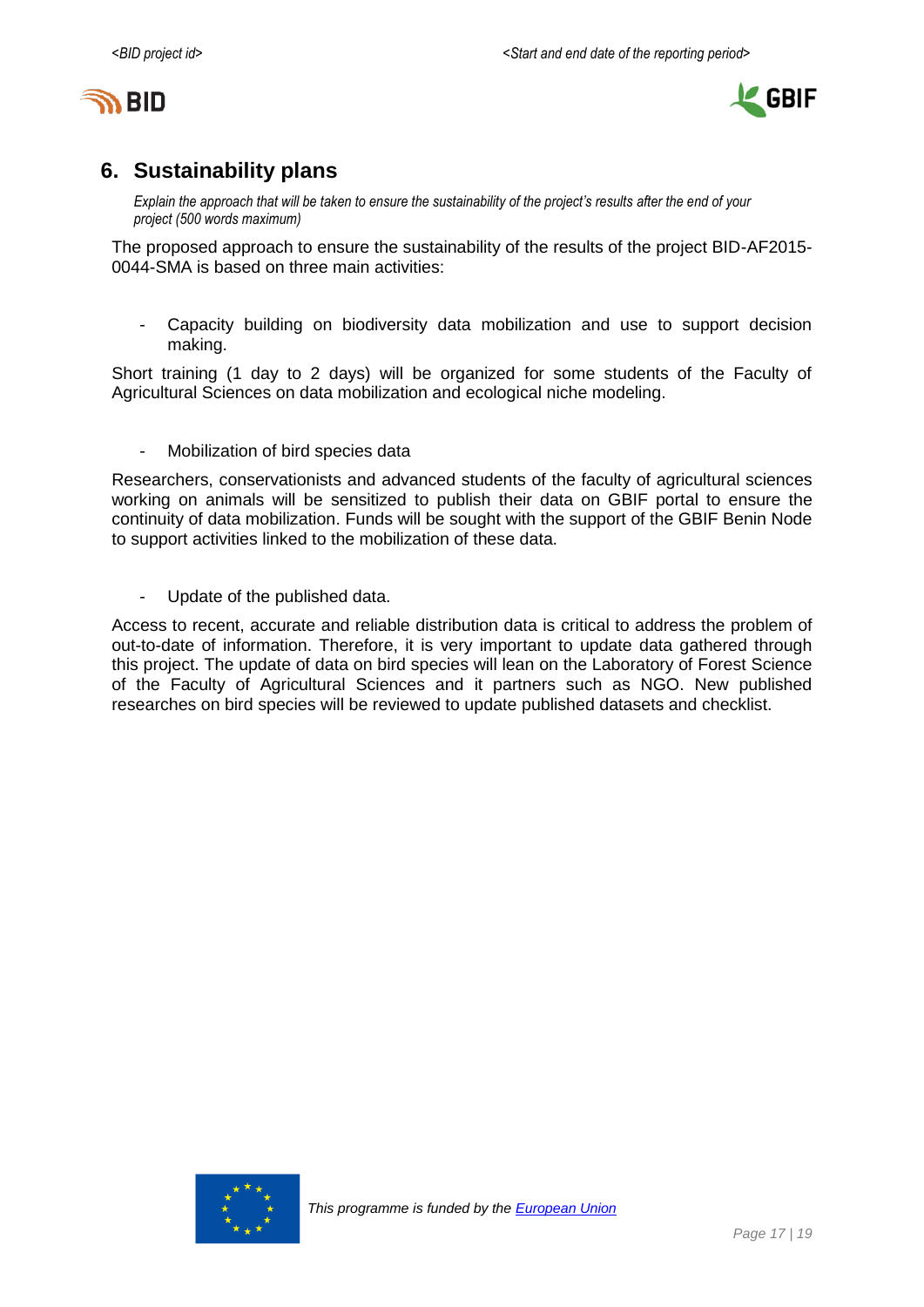



# <span id="page-17-0"></span>**7. Beneficiaries/affiliated entities and other cooperation**

#### **7.1.Relationship with project partners**

*Please describe the relationship between your project coordinating team/institution and your project partners, and with any other organisations involved in implementing your BID project.*

As already mentioned at the mid-term narrative report, the relationship between the project team members and the project partners is excellent. There is a good communication between persons involved in the implementation of the project and the support of each one contributes to the project achieved results.

#### **7.2.Links to other projects and actions**

*Where applicable, outline any links and synergies you have developed with other actions, e.g. GBIF nodes, other BID funded projects, etc. If your organization has received previous grants in view of strengthening the same target group, how far has your BID project been able to build upon/complement the previous project(s) ?*

The collaboration between the project BID-AF2015-0044-SMA and other BID projects in Benin is excellent. The BID-AF2015-0044-SMA team members have participated to the planning and the implementation of most of activities of regional and national projects. The BID-AF2015-0044-SMA partners have attended most of workshops organized by other BID projects in Benin on biodiversity data mobilization and use. The collaboration between the BID-AF2015-0044-SMA and other BID projects in Benin is a great support for the implementation of some activities of the project (Meeting on the importance of biodiversity data and the meeting on the training session on Data digitization, cleaning and publishing). The collaboration between BID-AF2015-0044-SMA and projects under implementation by the Faculty of Agricultural Sciences is also excellent. For example at a recent workshop organized by the project NBIS funded by JRS Foundation, the results of the project BID-AF2015-0044-SMA were shared and discussed.

Furthermore, as proof of good collaboration with other projects, the BID-AF2015-0044-SMA team members have already published about 9,000 occurrences.

[\(http://www.gbif.org/dataset/4aaa8072-3711-4668-8276-deef01ad29bc](http://www.gbif.org/dataset/4aaa8072-3711-4668-8276-deef01ad29bc) ; <http://www.gbif.org/dataset/c349aada-38d4-4602-99c1-5939680ad9cb> ; <http://www.gbif.org/dataset/107c4e84-79a1-4e3f-b96b-77d87d723628> ; <http://www.gbif.org/dataset/aef22888-444e-4cba-bfc5-f709ef15ccf4> ; <http://www.gbif.org/dataset/2fa46259-69f3-4fe0-946a-b64f3e61d83b>).

Other datasets are under finalization for submission and publishing.

# <span id="page-17-1"></span>**8. Visibility**

*Please refer to th[e BID guidelines](http://bid.gbif.org/en/community/communication-guidelines/)*

#### **8.1.Visibility of the BID project**

*How is the visibility of your BID project being ensured?*

#### **Short summary**

The visibility of the project BID-AF2015-0044-SMA is ensured through some mains actions and activities.

- Workshop of planning of activities of BID projects coordinated by the Faculty of Agricultural Sciences: at this planning workshop, the project BID-AF2015-0044-SMA was briefly presented.